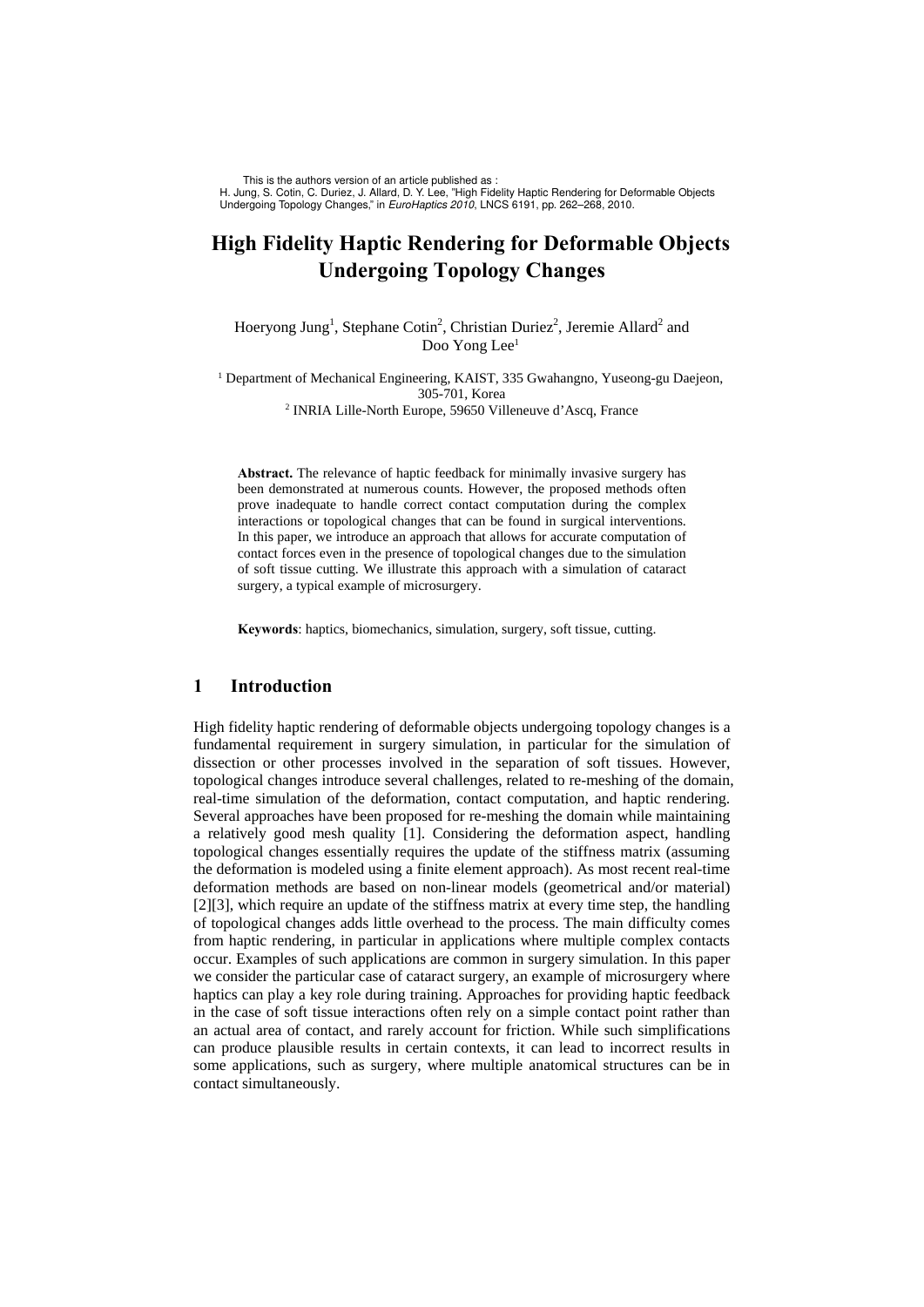### 2 H. Jung, S. Cotin, C. Duriez, J. Allard, D. Y. Lee

This paper introduces a new method for providing high-fidelity force feedback during soft tissue manipulation involving topological changes. The proposed approach can be seen as an extension of previous works on contact modeling [4] or haptics [5]. These works rely on the computation of a compliance matrix and resolution of a linear complementary problem (LCP). Although more computationally expensive than other approaches, such a method guarantees that all interpenetrations are solved at the end of each time step in the simulation while providing stable and efficient haptic feedback. The following sections present our contribution. Section 2 introduces the surgical context and background material regarding our simulation method. Section 3 describes the main contribution of this paper, i.e. an efficient numerical approach for updating a compliance matrix even during topological changes. Finally, section 4 presents some results in the context of cataract surgery simulation and section 5 discusses possible future directions.

# **2 Simulation Overview**

#### **2.1 Cataract Surgery**

Cataract surgery, along with glaucoma surgery and vitro-retinal surgery, is one of the more frequent and difficult procedures of ophthalmic surgery. A cataract is an opacification in the natural lens of the eye. It represents an important cause of visual impairment and, if not treated, can lead to blindness. Cataract surgery has made important advances over the past twenty years, but remains technically challenging. The objective of our simulation is to reproduce with great accuracy the three main steps of cataract surgery: capsulorhexis, phacoemulsification and implantation of an intraocular lens. In this paper we focus on the phacoemulsification, which consists in using a microscopic surgical device which tip vibrates at an ultrasonic frequency (40,000 Hz) to locally fragment the natural lens of the eye. This progressively leads to the separation of the lens into several small parts, which can then be sucked out of the eye through a small incision.



**Fig.1**. *Left*: detailed anatomy of the eye, with the retina (in red), the cornea, and the lens. *Right*: the different anatomical models used in our simulation, and an illustration of the phacoemulsification device interacting with the tetrahedral mesh of the lens (the particular rendering of the lens is only for the purpose of showing the size of the tetrahedral elements).

#### **2.2 Deformable model**

The dynamics of the eye lens is modeled using the FEM based differential equation:

$$
M\dot{v} = F(u, v) + R \tag{1}
$$

Where v and u are velocity and displacement vector of the nodes. M is the mass matrix, R the vector of contact forces and  $F(u,v)$  is the sum of external and internal forces. In our case, we model the eye lens as a linear elastic material, which undergo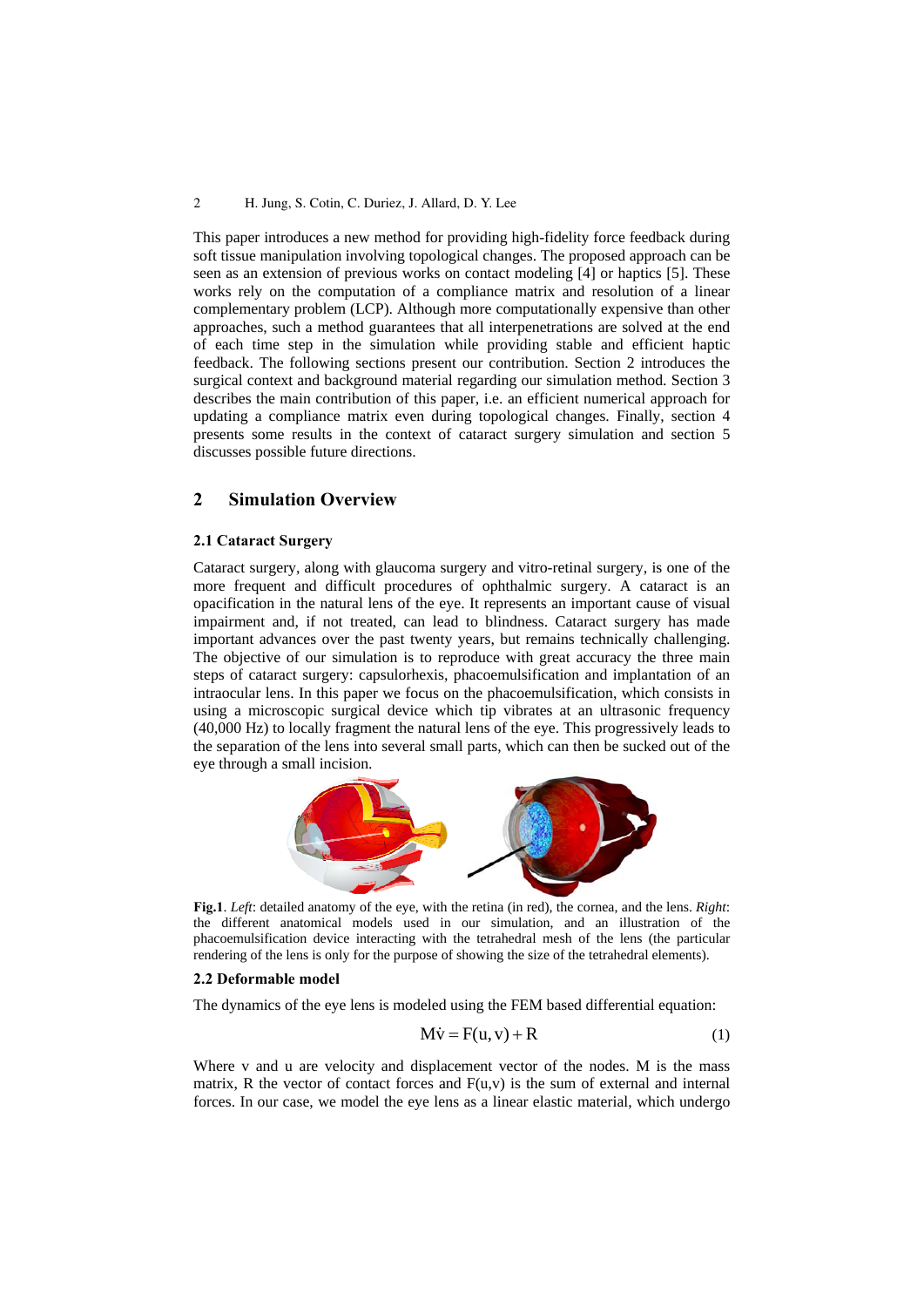large displacements. To model this behavior we rely on a co-rotational finite element method [3]. At each time step, we compute a linearization of the finite element model:  $F(u + du, v + dv) = F(u, v) - Kdu - Bdv$ , where K=K(u), the tangent matrix is non constant. As we will see in the following section, we can take advantage of this particular model to optimize the computation of the compliance matrix required in the contact solver and haptic rendering loop.

#### **2.3 Contact model**

To solve for contacts occurring between the microsurgical instruments and the different anatomical structures of the eye (such as the lens, lens capsule and cornea) we rely on the method introduced in [4]. This method computes the forces required to solve all interpenetrations within a single time step, thus guaranteeing a contact-free configuration at the beginning of the next time step. The core computation of the algorithm involves solving a linear complementary problem (LCP).

$$
\delta = \text{HCH}^{\text{T}} f + \delta^{\text{free}} \quad \text{with} \quad 0 \le \delta \perp f \ge 0 \tag{2}
$$

Where  $C = \left(\frac{1}{b^2}M + \frac{1}{b}B + K\right)^{-1}$  $\left(\frac{1}{h^2}M+\frac{1}{h}B+K\right)$  $=\left(\frac{1}{h^2}M + \frac{1}{h}B + \cdots\right)$ is called the compliance matrix which needs to be

recomputed and every time step. Obviously the computation of C can quickly become prohibitive when the number of nodes in the mesh increases. To solve this issue, it is possible to take advantage of the co-rotational formulation, where non-linearities are mainly related to rotations. The computation of C is only performed for the rest configuration and updated at each time step based on a local estimation of the rigid motion at each node (see [4] for more details).

#### **2.4 Haptic rendering**

For the haptic rendering, which requires high rate (300Hz~1000Hz) force computation, we employ multi-rate haptic rendering technique [5], separating the haptic loop from the simulation loop. At every time step of the simulation loop, we build the LCP using the given compliance matrix, and compute the contact force from the LCP. And the LCP and the contact force are transmitted to the haptic loop so that those can be used to compute inter-sampled force between time steps of the simulation loop. In the haptic loop, the interpenetration depth  $\delta^{free}$  is updated using new position of haptic device, and the inter-sampled contact force is computed using



the given LCP with updated δ *free* at every time step of haptic loop.

**Fig. 2.** Multi-rate haptic rendering technique. The inter-sampled force is computed using the LCP given by the simulation loop with updated  $\delta_{\text{max}}$  at every time step of haptic loop.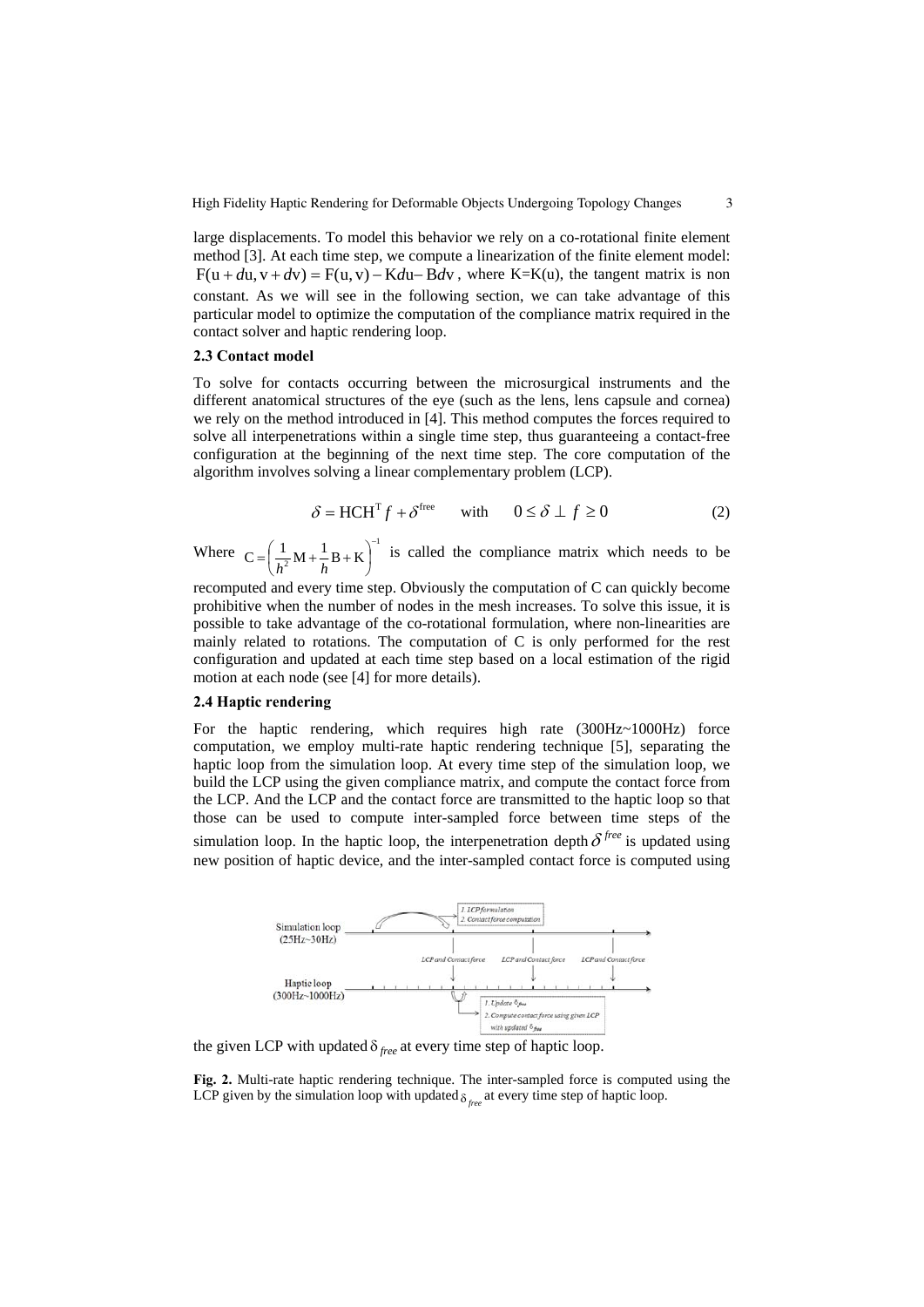### **3 Topology Modifications**

One of the basic tasks in the simulation of phacoemulsification procedure is locally fragmenting the lens of the eye with the microscopic surgical device. We simulate the action of the device on the eye lens by consecutively removing tetrahedra intersected by the tip of the device.

### **3.1 System matrix modification**

When the tetrahedron is removed from the current mesh of the model, the local system matrix of the tetrahedron should be subtracted from the current system matrix:

$$
\left(\frac{1}{h^2}\mathbf{M} + \frac{1}{h}\mathbf{B} + \mathbf{K}\right)_{i+1} = \left(\frac{1}{h^2}\mathbf{M} + \frac{1}{h}\mathbf{B} + \mathbf{K}\right)_{i} - \mathbf{G}_e \left(\frac{1}{h^2}\mathbf{m}_e + \frac{1}{h}\mathbf{b}_e + \mathbf{k}_e\right) \mathbf{G}_e^T
$$
 (3)

Where,  $\left(\frac{1}{h^2}\mathbf{m}_e + \frac{1}{h}\mathbf{b}_e + \mathbf{k}_e\right)$  $\left(\frac{1}{h^2}\mathbf{m}_e + \frac{1}{h}\mathbf{b}_e + \mathbf{k}_e\right)$  is the local system matrix of the removed tetrahedron, and  $\mathbf{G}_e$ ,  $\mathbf{G}_e^T$  are the globalization matrices which map the rows and the columns of the

local system matrix to the global system matrix.

#### **3.2 Compliance matrix update algorithm**

As stated in section 2.3, the contact model relies on a pre-computation of the compliance matrix on the rest shape configuration. But the removal of tetrahedron makes this matrix no more valid as all values are affected. Since an element removal alters only a few entries of the original system matrix, low rank inverse update algorithms, such as Sherman-Morrison-Woodbury formula [7], can be a reasonable solution for real-time computation [6]. The modified compliance matrix can be computed from the current compliance matrix as follows.

$$
C_{i+1} = C_i - C_i G_e (S_e^{-1} + G_e^T C_i G_e)^{-1} G_e^T C_i = C_i - P_i Q_i^{-1} P^T
$$
(4)

Where  $S_e = -\left(\frac{1}{h^2} m_e + \frac{1}{h} b_e + k_e\right)$  $S_e = -\left(\frac{1}{h^2} m_e + \frac{1}{h} b_e + k_e\right)$ ,  $P_i = C_i G_e$  and  $Q_i = S_e^{-1} + G_e^T C_i G_e^T$ . The matrix  $P_i$  and

 $G_e^T C_i G_e^T$  are simply constructed by extracting corresponding rows and columns of the matrix  $C_i$ . While the above formula is computationally less expensive than recomputing the inverse of the modified system matrix from scratch, the matrix multiplication  $P_i Q_i^{-1} P^T$  has a complexity of  $O(n^2)$ , where *n* is the dimension of the compliance matrix, which is still too demanding to be performed in real-time.

Building the LCP used to compute the contact force in the haptic loop, only involves the part of the compliance matrix related to the nodes in contact. Consequently, we do not have to compute all entries of the compliance matrix, and it leads us to update only the necessary part of the compliance matrix rather than complete update. Once we obtain the matrix  $Q_i^{-1}$ , one entry of the compliance matrix  $C_{i+1}$  can be computed with  $(m^2+m)$  operations, where *m* is the dimension of  $Q_i$ . Even though *m* is a very small number (12 in case of one tetrahedron removal), we should minimize the number of operations because  $(n \times m)$  entries of  $C_{i+1}$  should be computed in the next modification to construct the matrix  $P_{i+1}$ . We diagonalize the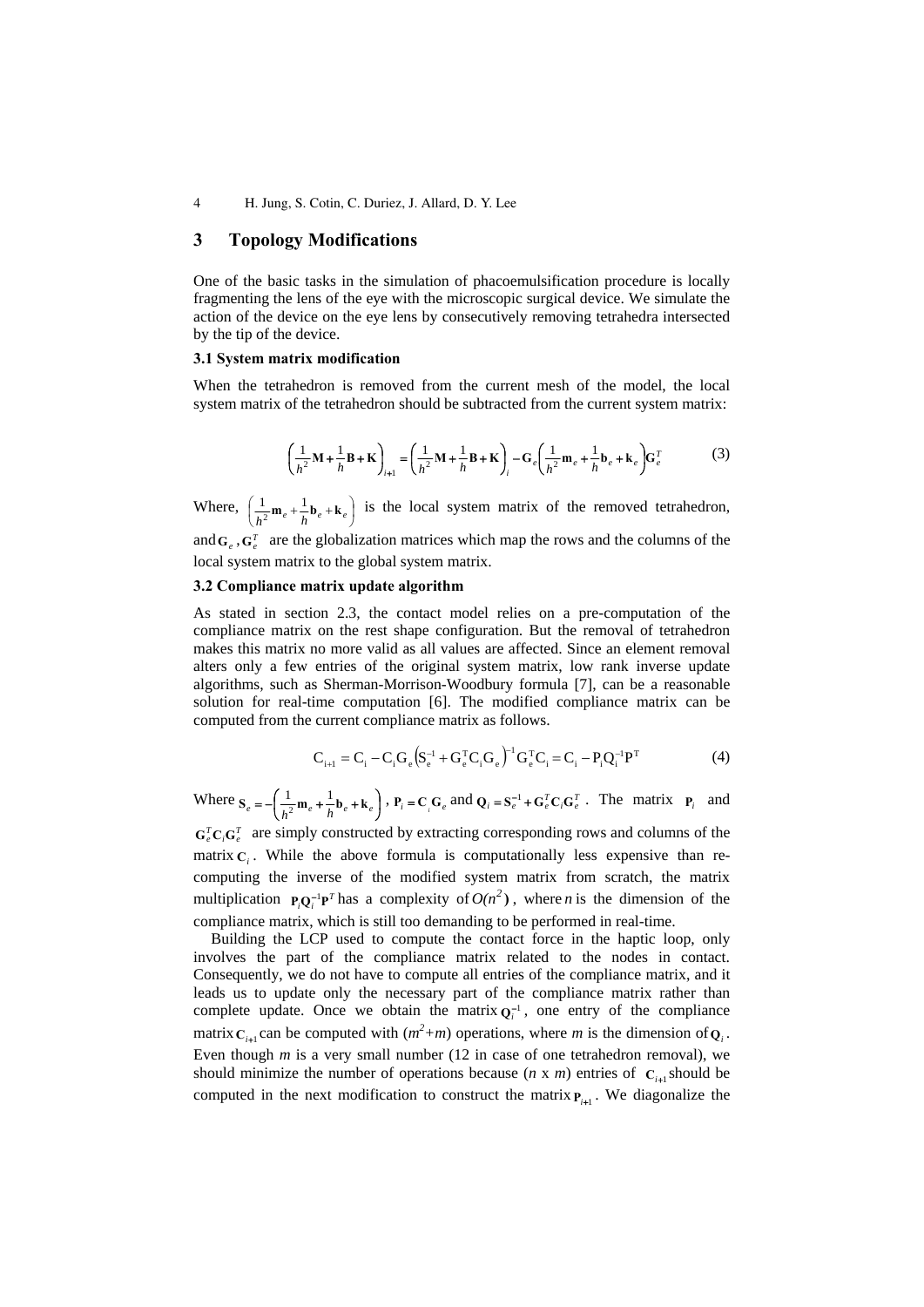High Fidelity Haptic Rendering for Deformable Objects Undergoing Topology Changes 5

matrix  $Q_i$  using  $Q_i = W_i \Lambda_i W_i^T$  ( $\Lambda_i$  is a diagonal matrix). It reduces the number operations to *2m*.

$$
\mathbf{C}_{i+1} = \mathbf{C}_i - \mathbf{P}_i \Big( \mathbf{W}_i \, \mathbf{\Lambda}_i \, \mathbf{W}_i^T \Big)^{-1} \mathbf{P}_i^T
$$
\n
$$
= \mathbf{C}_i - \mathbf{L}_i \, \mathbf{\Lambda}_i^{-1} \, \mathbf{L}_i^T
$$
\n(5)

Where  $\mathbf{L}_i = \mathbf{P}_i \mathbf{W}_i$ . Whenever tetrahedra are removed during the simulated phacoemulsification procedure, we compute the matrices  $\mathbf{L}_i$  and  $\mathbf{\Lambda}_i^{-1}$ , and save them as follows.

$$
\mathbf{C}_{k} = \mathbf{C}_{0} - \mathbf{L}_{0} \Lambda_{0}^{-1} \mathbf{L}_{0}^{T} - \mathbf{L}_{1} \Lambda_{1}^{-1} \mathbf{L}_{1}^{T} - \dots - \mathbf{L}_{k-1} \Lambda_{k-1}^{-1} \mathbf{L}_{k-1}^{T}
$$
(6)

Where  $C_0$  is the initial compliance matrix and *k* is the number of modification. One entry of the modified compliance matrix whose row and column index is *i, j,* is computed quickly as follows.

$$
\mathbf{C}_{k}(i,j) = \mathbf{C}_{0}(i,j) - \sum_{q=0}^{k-1} \left( \sum_{l=1}^{m} \mathbf{L}_{q}(i,l) \mathbf{L}_{q}(j,l) \Lambda_{i}^{-1}(l,l) \right)
$$
(7)

## **4 Results**

We have evaluated our method in the framework of the cataract surgery simulation. The experiments were performed on a 2.33GHz Xeon processor with 3GB of memory. Fig. 3 shows a simulation of the phacoemulsification step of the cataract surgery, where the eye lens is fragmented by a microsurgical device. The eye lens model consists of 4862 tetrahedra and 1113 nodes.



**Fig. 3.** Cataract surgery simulation: the eye lens is progressively fragmented using a phacoemulsification device while realistic visual and haptic feedbacks are provided.

We measured the computation time spent to update the compliance matrix, and compared it with the previous method which completely updates the compliance matrix. As shown in Fig. 4, the proposed algorithm achieves better performance than the previous method when the number of removed elements is small, however, the computation time linearly increases as the number of removed elements increase. The growth in the computation time is caused by construction of the matrix  $P_k = C_k G_k$ . The computation time required to construct  $P_k$  is linearly dependent on the number of modification as shown in equation (8). However when the number of removed elements per time step remains small, we obtain fast update.